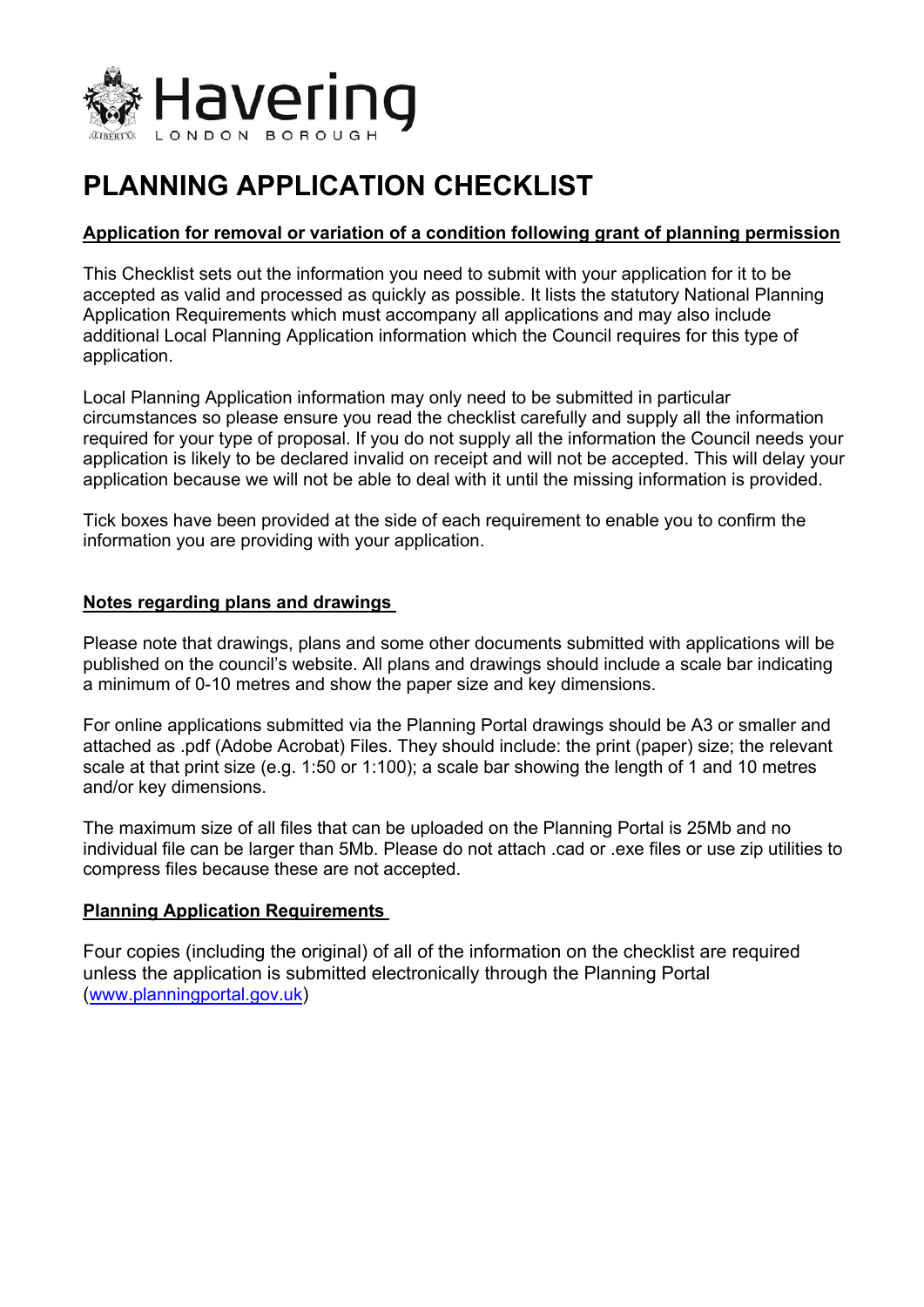# **PLANNING APPLICATION CHECKLIST**

# **Application for removal or variation of a condition following grant of planning permission**

### **National Planning Application Requirements**

### **You must provide the following as part of your application:**

- □ Completed 1APP National Standard Application Form, signed and dated.
- □ Completed Ownership Certificate (A, B, C or D as applicable), signed and dated.
- □ Where Ownership Certificate B, C or D has been completed, the correct Notice under GDPO 1995 which must be given and served on the owner(s) and/or published in a local newspaper.
- □ Agricultural Holdings Certificate, signed and dated.
- □ Appropriate fee.
- □ A Location Plan based on an up-to-date map at a scale of 1:1250 or 1:2500. The application site should be clearly edged with a red line and a blue line should be drawn around any other land owned by the applicant, close to or adjoining the application site.

| You may also need to provide the following as part of your application: |                                                                           |                                                                                                                                                                                                                                                                                                                                                                                                                                                                             |  |
|-------------------------------------------------------------------------|---------------------------------------------------------------------------|-----------------------------------------------------------------------------------------------------------------------------------------------------------------------------------------------------------------------------------------------------------------------------------------------------------------------------------------------------------------------------------------------------------------------------------------------------------------------------|--|
|                                                                         | <b>Requirement</b>                                                        | <b>When Required</b>                                                                                                                                                                                                                                                                                                                                                                                                                                                        |  |
| $\Box$                                                                  | <b>Community</b><br><b>Infrastructure Levy</b><br><b>Information Form</b> | All applications for one or more dwellings or where the gross<br>internal floor area of new buildings and/or extensions exceeds<br>100 square metres                                                                                                                                                                                                                                                                                                                        |  |
| $\Box$                                                                  | Plans - existing and<br>proposed elevations<br>(scale 1:50 or 1:100)      | Where the removal or variation of the condition would change the<br>appearance of the building.                                                                                                                                                                                                                                                                                                                                                                             |  |
|                                                                         | Plans - existing and<br>proposed floor plans<br>(scale 1:50 or 1:100)     | Where the removal or variation of the condition would change the<br>layout of the building.                                                                                                                                                                                                                                                                                                                                                                                 |  |
| $\Box$                                                                  | <b>Affordable Housing</b><br><b>Statement</b>                             | On residential or part residential development where there is<br>capacity to provide 10 or more homes, or where the site area is<br>greater than 0.5 hectares - where the removal or variation of<br>condition would change the number or type of residential units being<br>provided.                                                                                                                                                                                      |  |
| $\Box$                                                                  | <b>Biodiversity Survey</b><br>and Report                                  | Removal or variation of a condition relating to biodiversity mitigation<br>or protection.                                                                                                                                                                                                                                                                                                                                                                                   |  |
| $\Box$                                                                  | Daylight/Sunlight<br>Assessment                                           | Removal or variation of a condition relating to protection of<br>daylight/sunlight.                                                                                                                                                                                                                                                                                                                                                                                         |  |
| $\Box$                                                                  | Environmental<br><b>Statement</b>                                         | All development falling within Schedule 1 of the Town and Country<br>Planning (Environmental Impact Assessment) Regulations 2011.<br>http://www.legislation.gov.uk/uksi/2011/1824/schedule/1/made<br>Development falling within Schedule 2 of the Town and Country<br>Planning (Environmental Impact Assessment) Regulations 2011,<br>where a Screening Opinion has confirmed the need to submit an<br>EIA.<br>http://www.legislation.gov.uk/uksi/2011/1824/schedule/2/made |  |

#### **Local Planning Application Requirements**